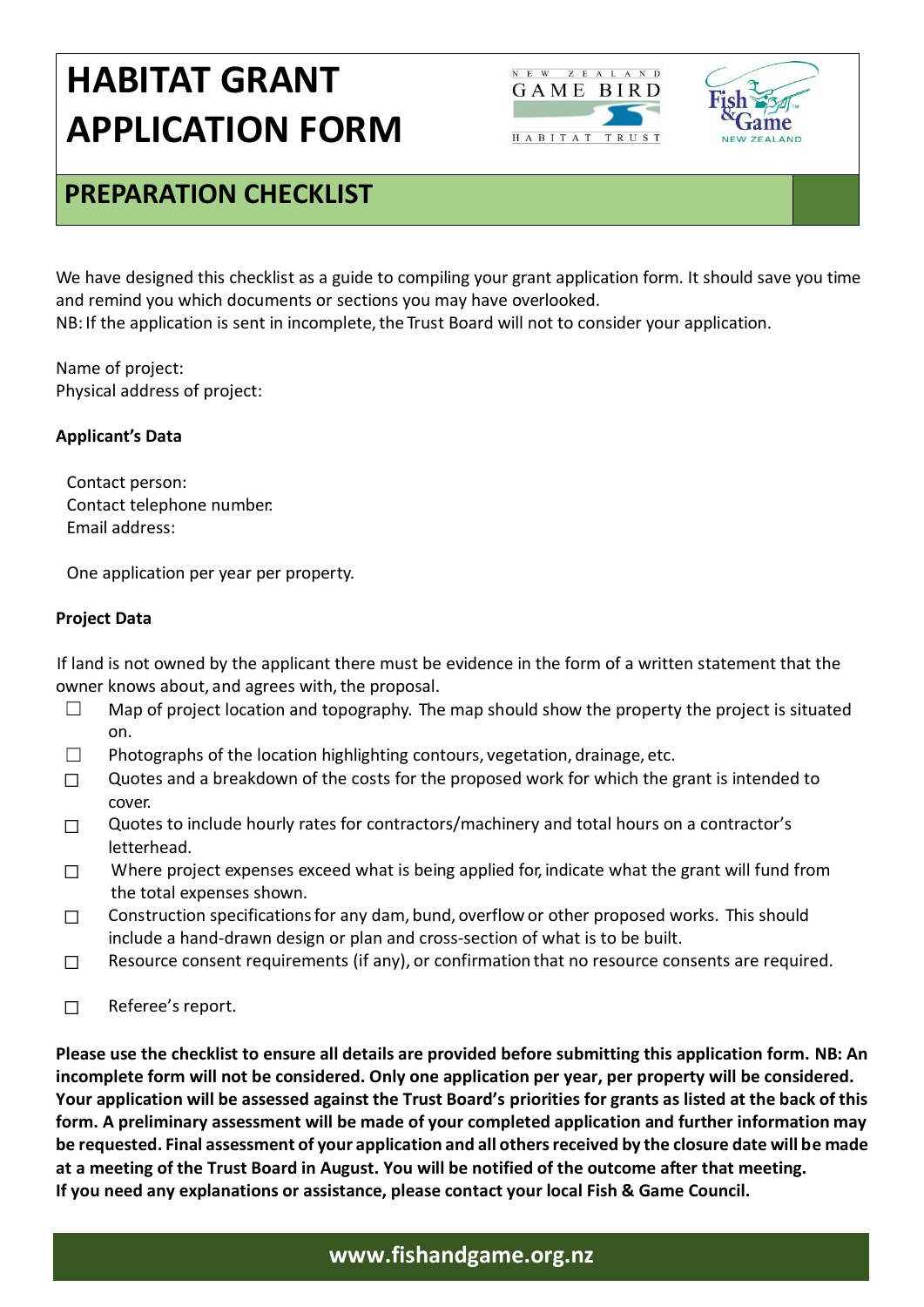| 1. | Name of Project:                                                                                      |                               |
|----|-------------------------------------------------------------------------------------------------------|-------------------------------|
| 2. | Name of person(s)/Organisation making                                                                 |                               |
|    | the application.                                                                                      |                               |
|    | If you are a group, give a brief description of it and                                                |                               |
|    | its general aims. If an individual, supply                                                            |                               |
|    | information about yourself (occupation,                                                               |                               |
|    | experience, and qualifications relevant to your<br>project.)                                          |                               |
| 3. | As an applicant, do you own the land?                                                                 | No <sub>1</sub><br>Yes $\Box$ |
|    |                                                                                                       |                               |
|    | If no, please supply evidence that the owner knows                                                    |                               |
|    | about, and agrees with, the proposal.                                                                 |                               |
| 4. | Who will manage the project?                                                                          |                               |
|    |                                                                                                       |                               |
|    | What relevant qualifications and experience                                                           |                               |
|    | does that person have?                                                                                |                               |
| 5. | Contact details of the person managing                                                                |                               |
|    | the project:                                                                                          |                               |
|    | Address:                                                                                              |                               |
|    |                                                                                                       |                               |
|    | Telephone:                                                                                            | <b>Business:</b>              |
|    |                                                                                                       | Mobile:                       |
|    |                                                                                                       |                               |
|    | Email:                                                                                                |                               |
|    |                                                                                                       |                               |
| 6. | Have you applied to the Game Bird Trust                                                               | Yes $\Box$ No $\Box$          |
|    | Board before?                                                                                         |                               |
|    | If yes, please provide brief details on; Year, Project<br>amount, for what purpose, whether a habitat |                               |
|    | agreement was signed.                                                                                 |                               |
| 7. | Are there other habitat protection                                                                    | Yes $\Box$<br>No <sub>1</sub> |
|    | prospects on the property?                                                                            | Description:                  |
|    |                                                                                                       |                               |
|    | Please provide a brief description and photo.                                                         |                               |
|    | Photo:                                                                                                |                               |
|    |                                                                                                       |                               |
| 8. | Where will the project be carried out?                                                                |                               |
|    |                                                                                                       |                               |
|    | (Please enclose a map showing the location $-$ for                                                    |                               |
|    | example mark the area to be developed/restored                                                        |                               |
|    | on a black and white photocopy of the 1:50,000                                                        |                               |
|    | topographical map series.)                                                                            |                               |
|    | Map:                                                                                                  |                               |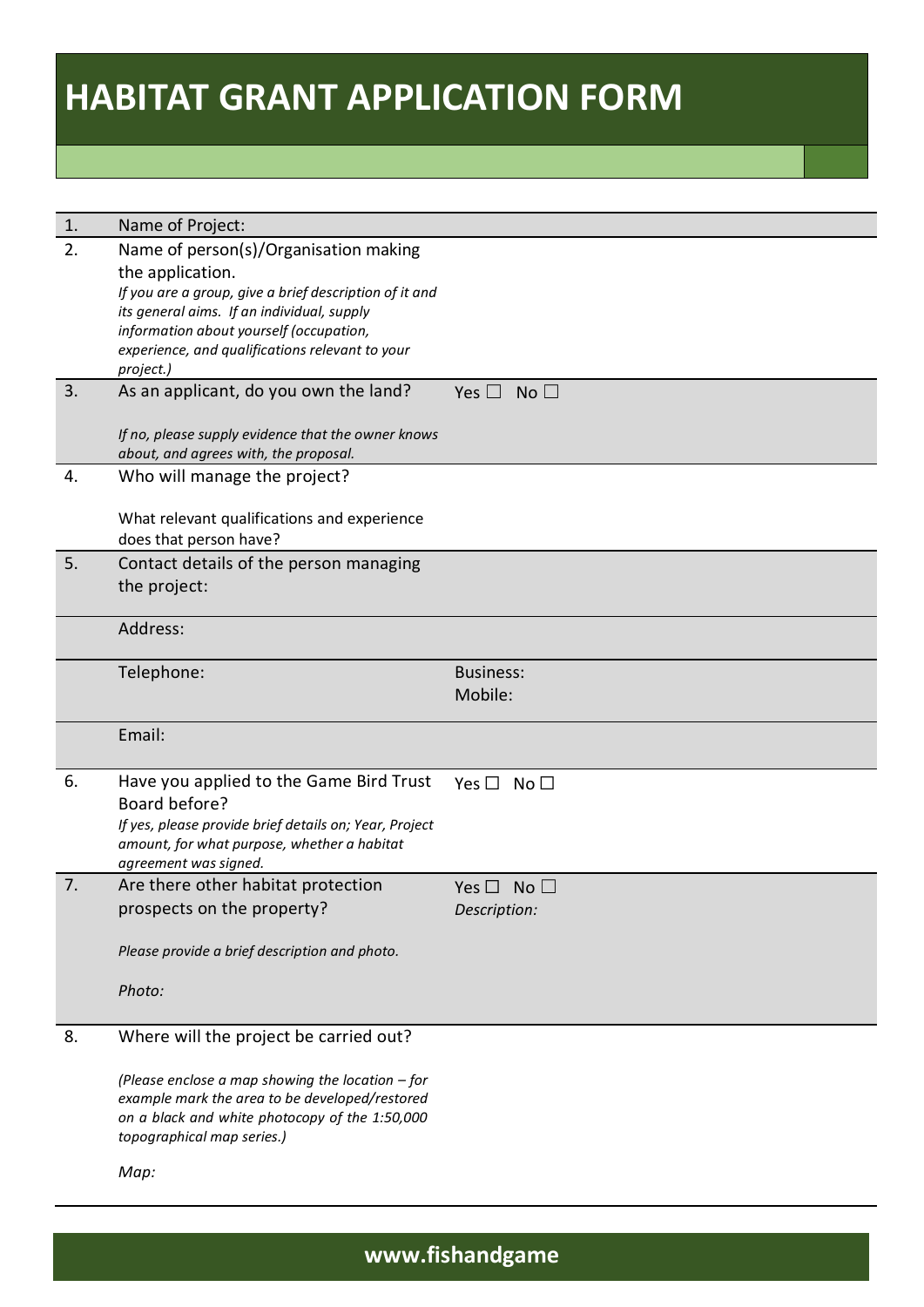| 9.  | a. Please give a brief outline of the<br>proposed project.<br>(Include information on wildlife needs; eg.<br>embayment's, nesting islands, loafing areas,<br>sloping margins etc.<br>b. Area of gamebird habitat involved.<br>c. Area of water to be created.                                                                                                   |
|-----|-----------------------------------------------------------------------------------------------------------------------------------------------------------------------------------------------------------------------------------------------------------------------------------------------------------------------------------------------------------------|
|     | d. Water source/management.                                                                                                                                                                                                                                                                                                                                     |
| 10. | What do you believe will be the habitat<br>benefits from your project, both for your<br>own property and the surrounding area?<br>What are you personally, hoping to<br>achieve?                                                                                                                                                                                |
| 11. | Is it expected that the completed<br>Yes $\square$ No $\square$<br>gamebird habitat will be hunted or shot<br>over? If 'yes', how many hunters could<br>the project safely accommodate at any<br>one time?                                                                                                                                                      |
| 12. | Timetable for the project:                                                                                                                                                                                                                                                                                                                                      |
| 13. | Expected completion date:                                                                                                                                                                                                                                                                                                                                       |
| 14. | Gamebird habitats require ongoing<br>maintenance.<br>Please indicate your future<br>maintenance/development programme and<br>your design proposals for ease of future<br>maintenance, for example, whether the design<br>utilises a draw- down device or something<br>similar.                                                                                  |
| 15. | How do you plan to protect the habitat<br>in the future governance agreement?<br>(See Board's Priority 1 Statement below on Page<br>6). Protection options for grants greater than<br>\$5,000 must include the Trust Board's own<br>Game Bird Habitat Enhancement Agreement or<br>similar agreements that satisfy the Board's<br>interests, e.g. QEII Covenant. |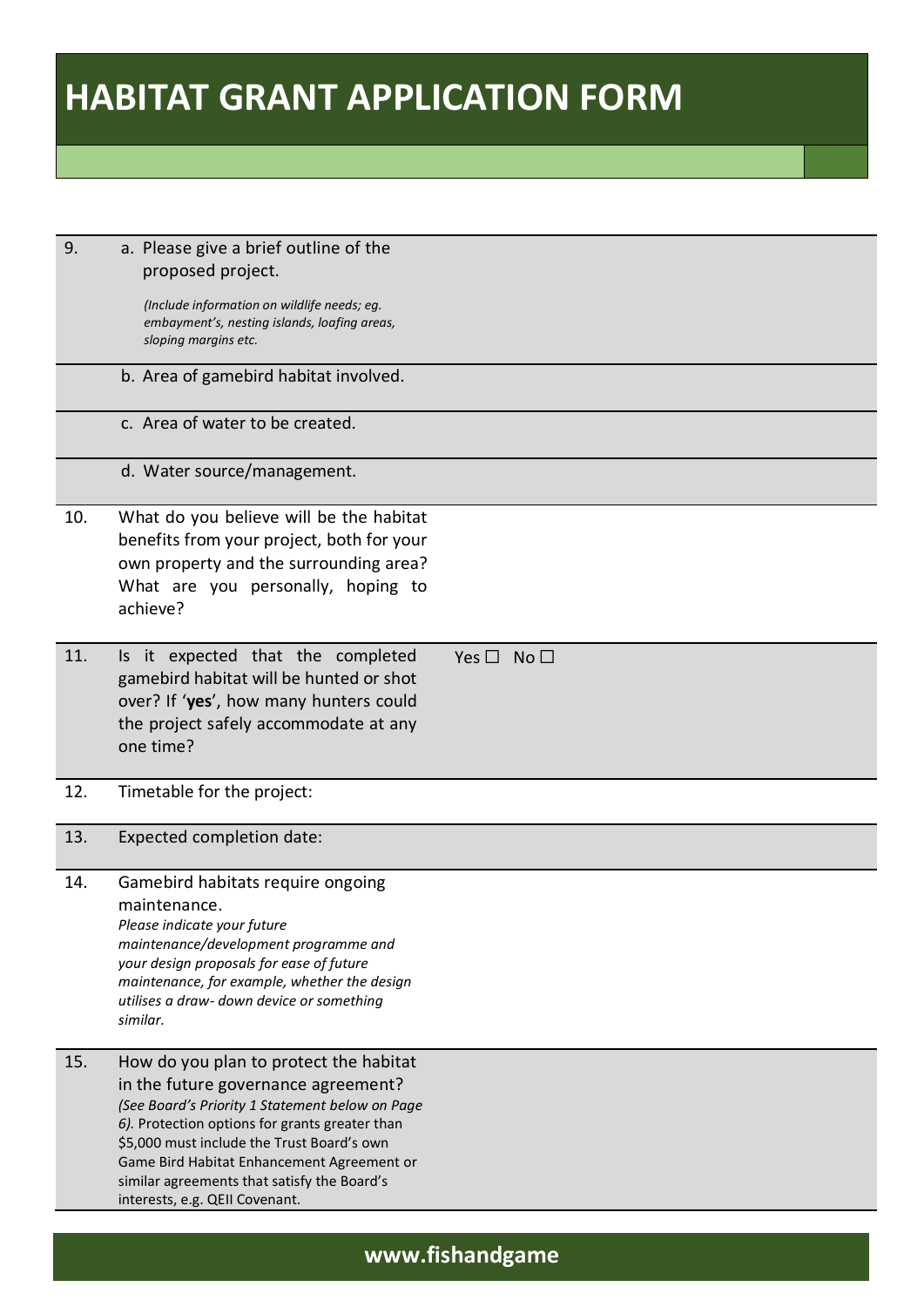| (a)                                                                                                                                           | Budget (all figures to be GST inclusive):<br>Total estimated cost:                                                                               | \$                         |                         |        |                    |
|-----------------------------------------------------------------------------------------------------------------------------------------------|--------------------------------------------------------------------------------------------------------------------------------------------------|----------------------------|-------------------------|--------|--------------------|
| (b)                                                                                                                                           | Amount applied for:                                                                                                                              | \$                         |                         |        |                    |
|                                                                                                                                               |                                                                                                                                                  |                            |                         |        |                    |
| NB: Any Trust Board grant over \$5,000 requires a Habitat<br>No <sub>1</sub><br>Yes $\square$<br>Agreement. Will you accept this requirement? |                                                                                                                                                  |                            |                         |        |                    |
| (c)                                                                                                                                           | Please list in order of<br>priority, the expenses of<br>the project to be met by<br>the grant:*                                                  | Item:                      | <b>Qty/Hourly Rate:</b> | Hours: | <b>Total Cost:</b> |
|                                                                                                                                               | * Please provide current<br>written quotes for the<br>proposed work                                                                              |                            |                         |        |                    |
| (d)                                                                                                                                           | Please list other expenses of<br>the project and indicate<br>source of funding:                                                                  | Item:                      | Cost:                   |        | Source of funding  |
|                                                                                                                                               |                                                                                                                                                  |                            |                         |        |                    |
| (e)                                                                                                                                           | How much money or other<br>resources (e.g. labour,<br>materials) can you/your group<br>contribute?*                                              |                            |                         |        |                    |
|                                                                                                                                               | * Please estimate the monetary<br>value of labour etc.                                                                                           |                            |                         |        |                    |
| (f)                                                                                                                                           | Have you approached other<br>agencies for a<br>grant/support?*                                                                                   | Yes $\square$ No $\square$ |                         |        |                    |
|                                                                                                                                               | *If yes, how much (if any) have they<br>contributed to the project? Are<br>there any other alternative sources<br>of finance you could approach? |                            |                         |        |                    |

**www.fishandgame**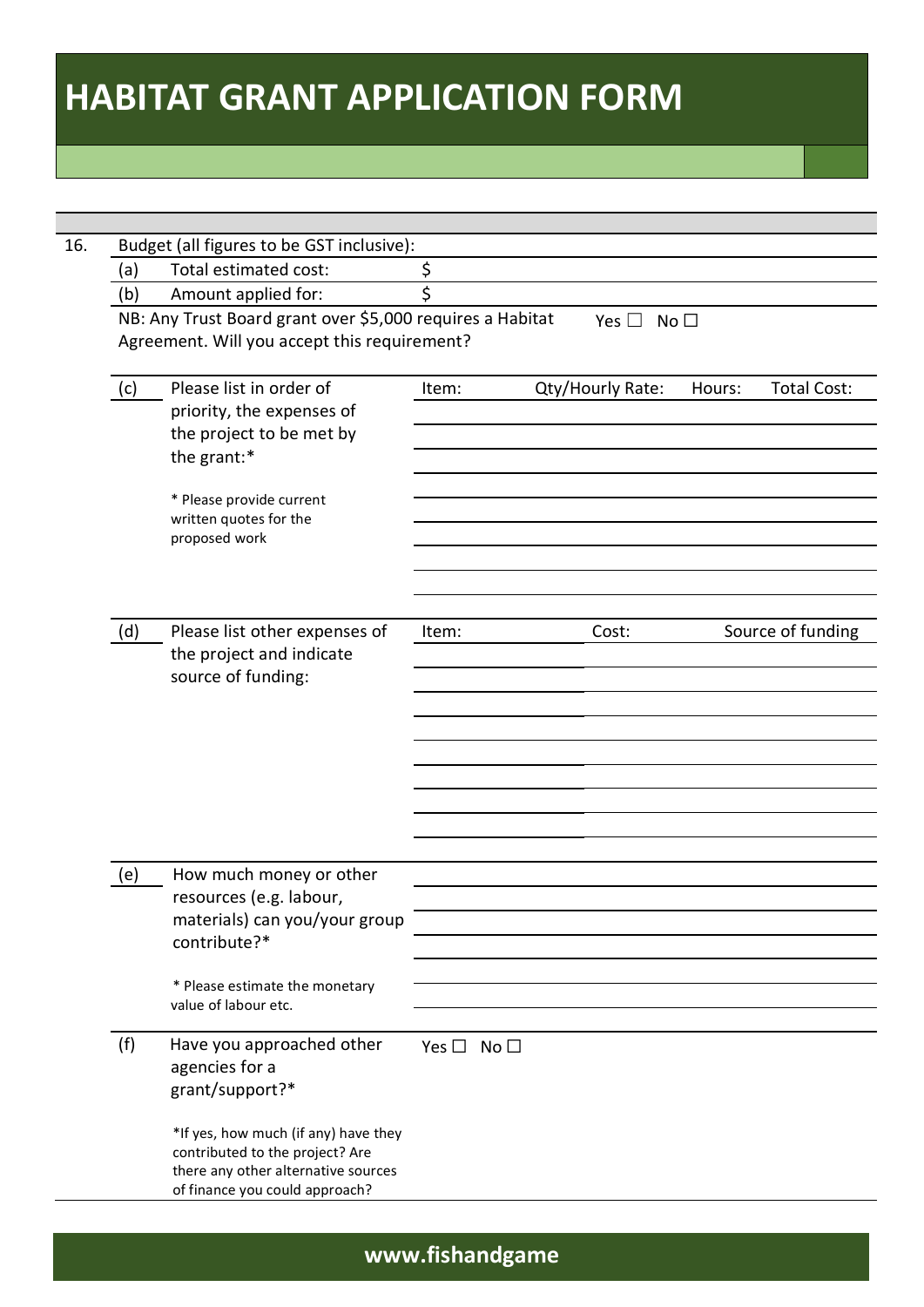| 17.               |     | <b>DESIGN PLANS - Please Provide:</b>                                                                                                                                                                                                               |                            |
|-------------------|-----|-----------------------------------------------------------------------------------------------------------------------------------------------------------------------------------------------------------------------------------------------------|----------------------------|
| $\Box$            | (a) | All relevant plans and<br>drawings e.g. design of dam<br>wall and provision for<br>emergency overflow (to go<br>through existing hard<br>ground). Hand drawings are<br>able.                                                                        |                            |
| $\vert \ \ \vert$ | (b) | Identification of Resource<br>Consents required together<br>with prospects of success.                                                                                                                                                              |                            |
| $\Box$            | (c) | Confirmation of provision<br>for, and probable site, for<br>Trust Board sign-post to be<br>erected.                                                                                                                                                 |                            |
| 18.               | (a) | I certify that to the best of my knowledge the information in<br>this application is complete and correct.                                                                                                                                          | Yes $\Box$ No $\Box$       |
|                   | (b) | I agree to return a report to the New Zealand Game Bird Habitat<br>Trust Board when requested to do so.                                                                                                                                             | Yes $\Box$ No $\Box$       |
|                   | (c) | I understand that I will be required to divulge to the Trust Board,<br>if requested, financial details and records relating to the project.                                                                                                         | Yes $\Box$ No $\Box$       |
|                   | (d) | Should the project not go ahead I shall return any money<br>or equipment received from or provided by the Trust<br>Board.                                                                                                                           | Yes $\Box$ No $\Box$       |
|                   | (e) | I agree if required by the Trust Board to enter into such security<br>documentation to protect and secure the project including (but<br>not limited to) the Habitat Enhancement Agreement adopted by<br>the Board, of which I have received a copy. | Yes $\square$ No $\square$ |

| <b>Signature of Applicant:</b> |  |
|--------------------------------|--|
| Date:                          |  |
| <b>REFEREE'S REPORT:</b>       |  |

A report on your project by a referee independent of the agency making the application is required – where the applicant is a Fish and Game Council it is required that the referee is someone outside of that Council. It is suggested a referee be a field officer from your local Fish and Game region or another approved independent source like the Department of Conservation or your regional council. If you would like to ask someone other than a Fish and Game Officer to be your referee it needs to be a person who has sufficient knowledge of you or the applicant group, and the type of project being undertaken.